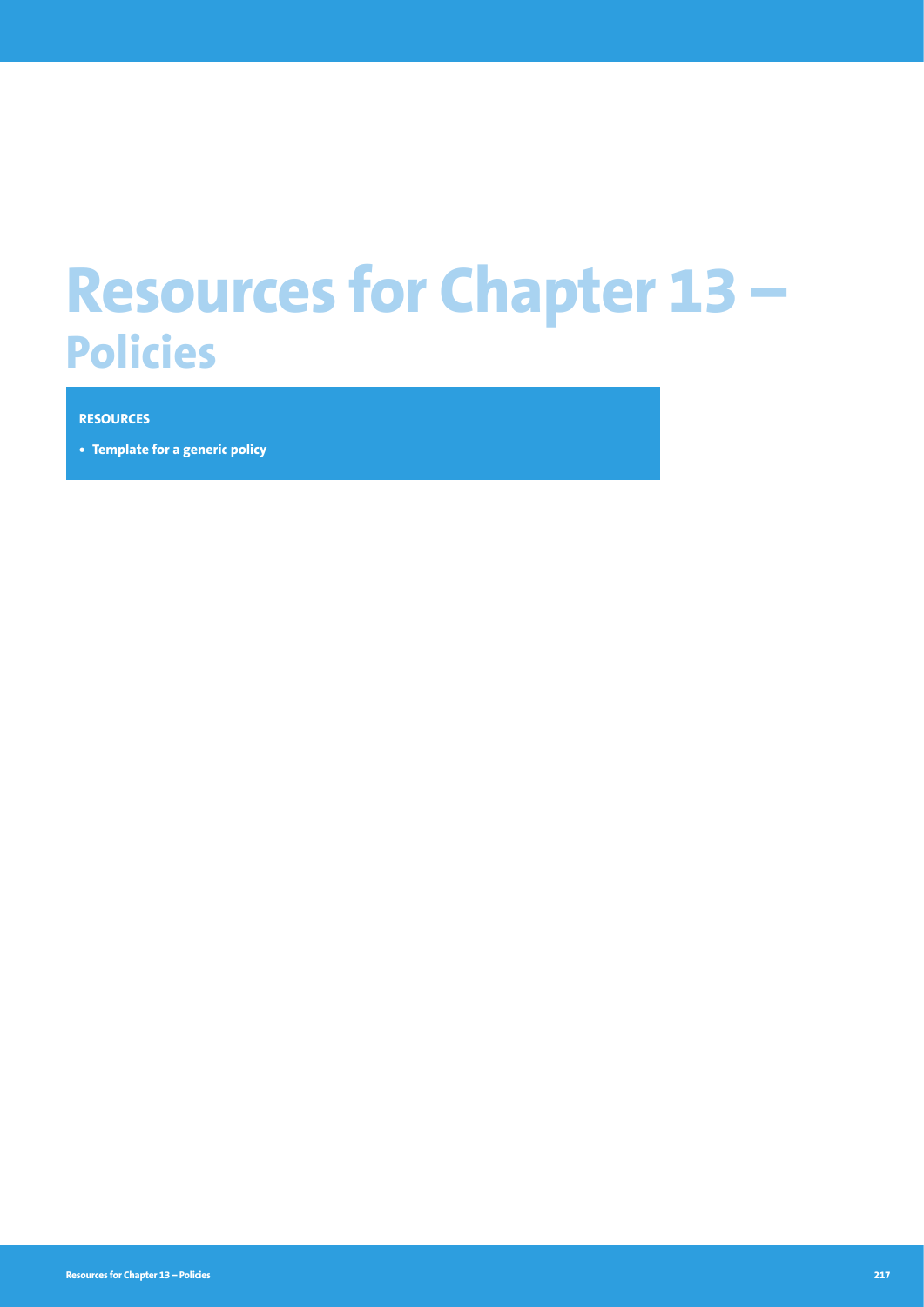# **Template for a generic policy**

**Header**: date, version, classification, policy name and version

**Footer**: page number (X of Y), organisation name

**Policy title**: unique reference

**Policy contact**: the role to contact if the reader has questions or comments. Not a person's name.

**Policy owner**: if different to policy contact. Role, not name.

## **History**

| <b>Date</b> | Version number                              | <b>Author</b> | <b>Approved by</b> | <b>Comments</b>                                         |
|-------------|---------------------------------------------|---------------|--------------------|---------------------------------------------------------|
|             | Have a consistent<br>approach to versioning | Name and role | Name and role      | Initial version                                         |
|             |                                             |               |                    | What changes were made<br>and why<br>Was this a review? |

### **Review plan**

When will this document be reviewed? Either every X years, or after event Y, e.g. changes to related requirements, or to related documents.

### **Introduction**

Answer these questions about the document:

- Where did it come from- history and context?
- What problem(s) is it intended to solve?
- What benefit(s) is it intended to create?

Keep it short and pithy. This is your opportunity to explain to people why they should bother to read on.

#### **Scope**

- Who needs to know what's in this document?
- What roles/physical areas/groups does it apply to?
- When?

#### **Related documents**

This allows you to find out what effect there will be on other documents if you change this one, and vice versa.

Documents which refer to this policy:

Documents which this policy refers to:

#### **Related requirements**

Contracts, laws and other internal or external requirements which have shaped this policy. So if they change, you know to review this policy- and if you change this policy, you know what other documents to check with, so that you don't accidentally breach contract etc.

#### **Stakeholders**

Optional: roles which need to be involved in revisions of this document.

#### **Definitions**

Key definitions can go here, or this section can reference a Glossary where all of the definitions live.

#### **Policy statements**

List of policy statements. No lengthy explanations, no sanctions, no detailed technical statements. This document should not need to be changed every time a new version of Internet Explorer comes out.

Divide into subsections if appropriate.

Separate mandatory items from optional items to allow people to see at a glance what they have to do, as opposed to what they can ignore.